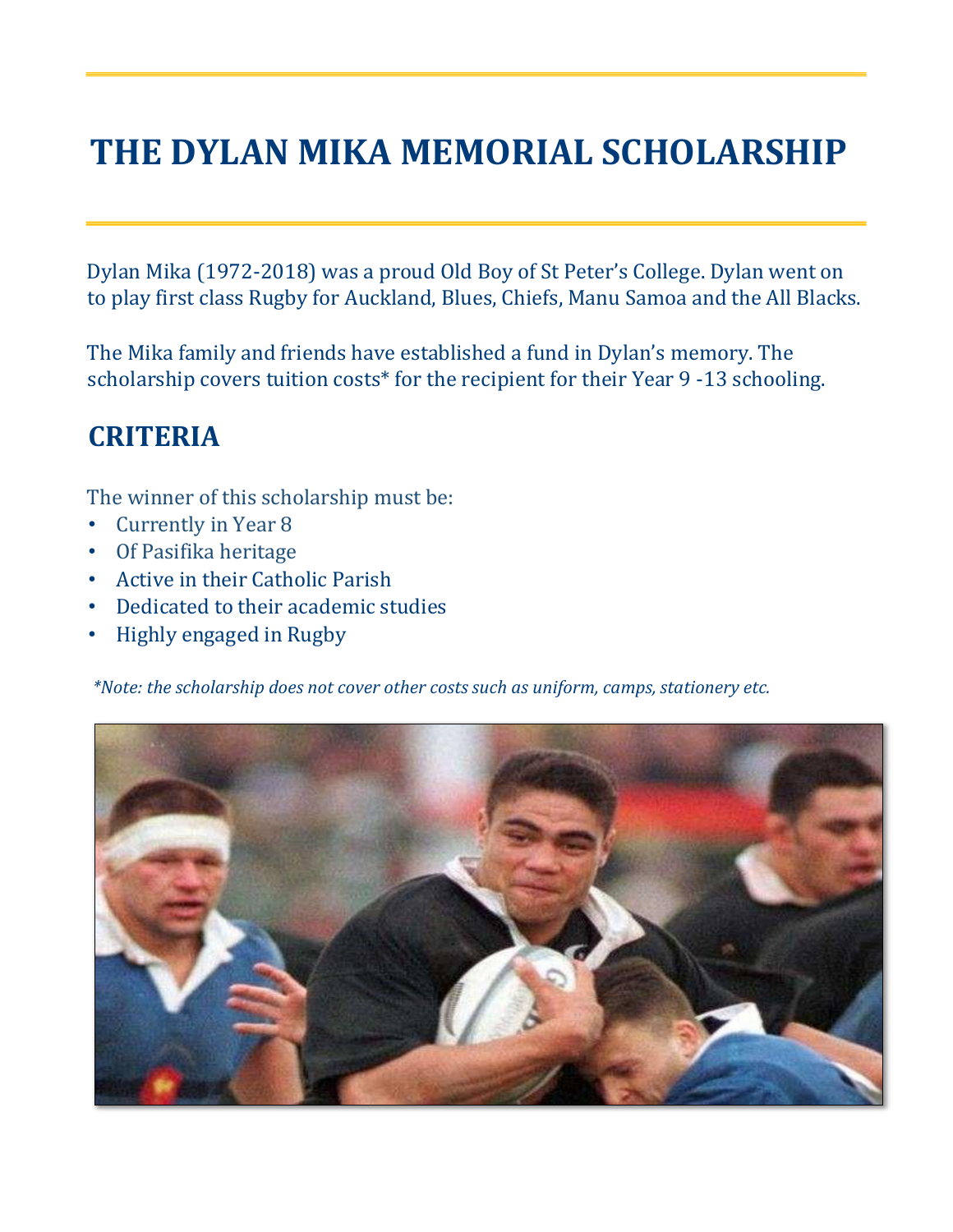### THE DYLAN MIKA MEMORIAL SCHOLARSHIP APPLICATION FORM

| THE DYLAN MIKA MEMORIAL SCHOLARSHIP APPLICATION FORM   |  |
|--------------------------------------------------------|--|
|                                                        |  |
| <b>ADDRESS:</b>                                        |  |
|                                                        |  |
|                                                        |  |
|                                                        |  |
|                                                        |  |
|                                                        |  |
|                                                        |  |
|                                                        |  |
|                                                        |  |
|                                                        |  |
|                                                        |  |
|                                                        |  |
|                                                        |  |
| OTHER ACTIVITIES (MUSIC, DRAMA, CULTURAL GROUPS ETC) : |  |
|                                                        |  |
|                                                        |  |
|                                                        |  |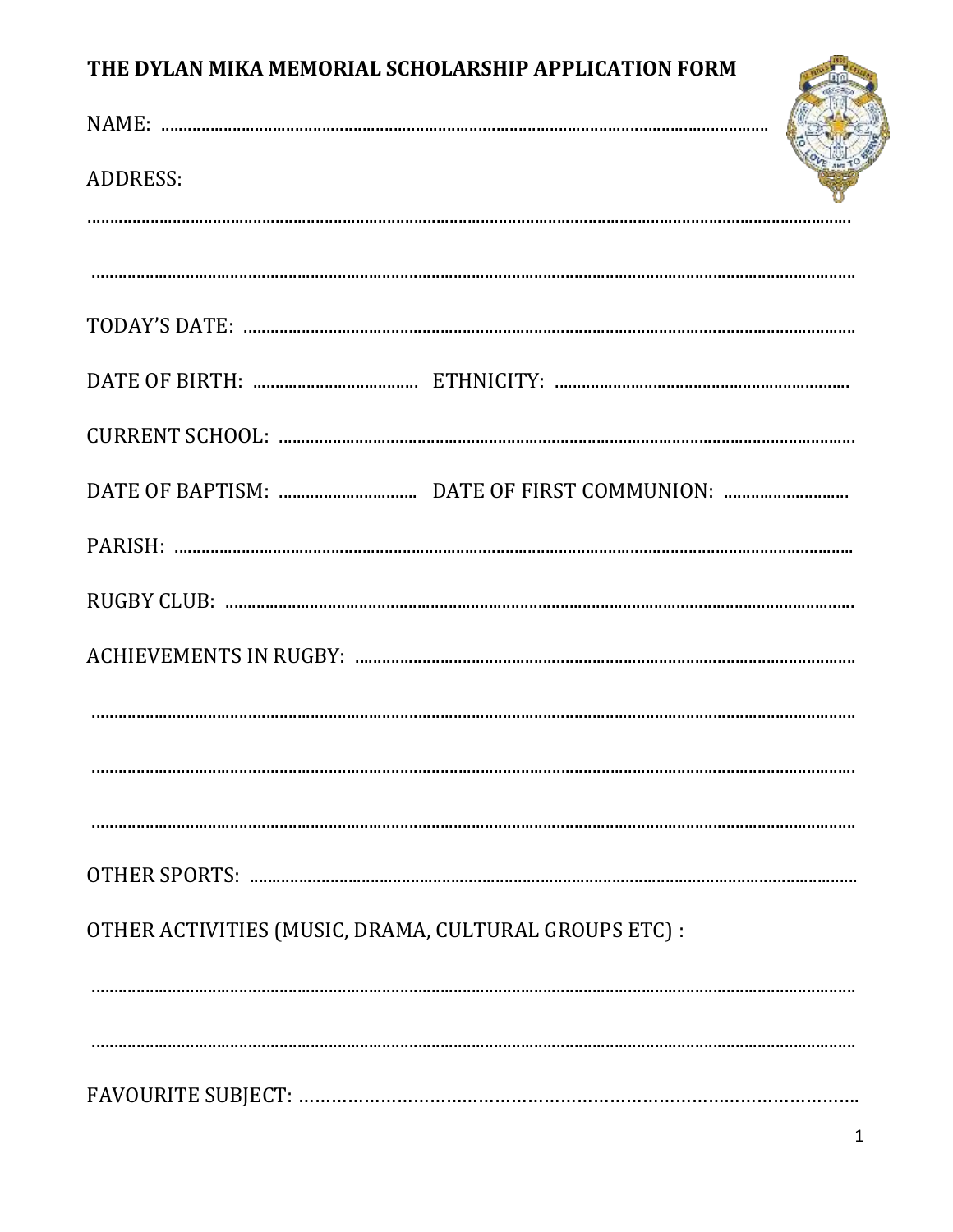#### IN YOUR OWN WORDS PLEASE WRITE WHY YOU WOULD BE A WORTHY RECIPIENT OF THE DYLAN MIKA MEMORIAL SCHOLARSHIP: